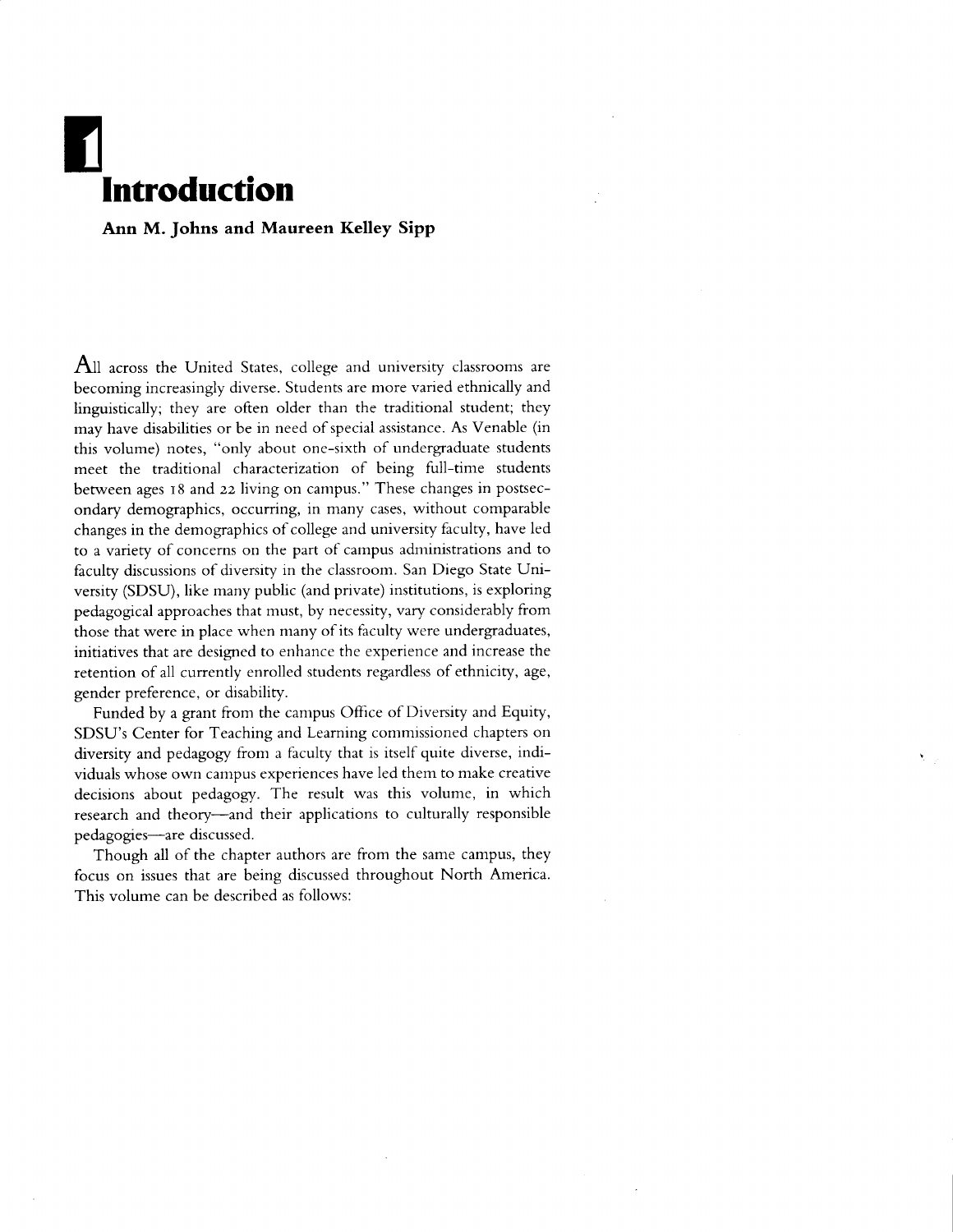## 2 . Diversity in College Classrooms

- Inclusive: "Diversity" is discussed in terms of ethnicity, culture, dialect and second language variation, sexual preference, age, and disability.
- who masses.<br>Written by faculty who are themselves diverse, abou their own work in the classroom
- Varied in terms of approach: Chapters focus on research (e.g., Hohm & Venable; Branch), explore assessment approaches across the curriculum (Jones; Zuniga; Venable), discuss diversity among faculty (Wang & Folger) and students (Fielden; Johns), address pedagogy in low-paradigm disciplines (e.g., education, social work) as well as in the high-paradigm disciplines of mathematics and sciences (Yerrick; Mukhopadhyay & Greer), and provide guidance in assigning out-of-classroom experiences, including service leaming, experiential learning, and communiry action (Washington; Young; Weber).
- Varied in terms of chapter purpose: Some of the chapters are organized as research studies; some integrate research, theory, and pedagogy; and others combine narratives, pedagogical experiences, and advice to colleagues.

Thus, diversity is here broadly defined and variously constructed-as it should be, considering our current student and faculty populations.

Following the introduction (chap. r) are two chapters in which "diversiry" is described and assessed. In chapter z, Hohm and Venable present their (replicable) survey of student responses to cultural diversiry requirements on this large campus, a study that has been used as evidence for the importance of these classes to the students' liberal education. In chapter 3, Branch explains at some length a framework for measuring the intensity and type of multicultural education practices; then he applies that framework to classrooms across the curriculum.

In chapter 4, Jones synthesizes two theoretical perspectives on culturally responsive teaching, applies one to her own classroom, and presents four general pedagogical goals for all teachers. In chapter 5, Zuniga advocates the use of portfolios in diverse classrooms, an approach to curriculum and assessment that has had positive effects in many classrooms. Venable (chap. 6) then takes up the issue of cooperative learning, an approach that emphasizes process and group dynamics. She walks the reader through a collaborative learning assignment, from objectives to assessment. Since diversity also refers to disabiliry, Fielden (chap. 7) provides instructors with specific examples of law and accommodation that are important to our understanding and teaching of students with disabilities. In chapter 8, Johns turns to linguistic